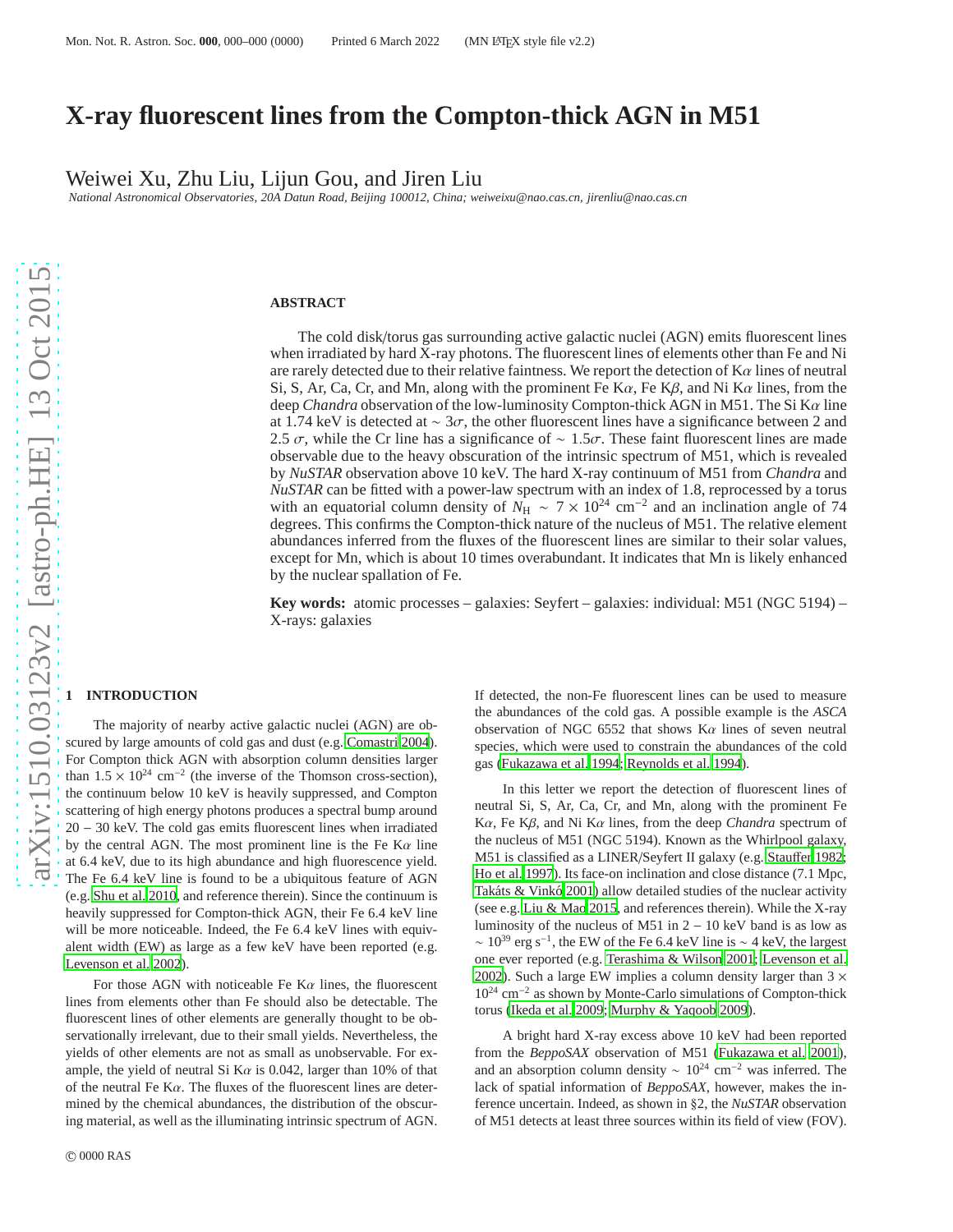

**Figure 2.** *Chandra* spectrum of the nucleus of M51 merged from all twelve datasets. The fitted model of Vapec (dashed line) plus a powerlaw (dotted line) and two Gaussians is over-plotted. Many residual peaks are around the energies of  $K\alpha$  lines of neutral species.

We include the *NuSTAR* data of the nucleus of M51 to constrain the continuum above 10 keV.

#### **2 OBSERVATIONAL DATA**

The half-arcsec spatial resolution of *Chandra* makes it possible to resolve the point sources in the nuclear region of M51. This helps to reduce the contamination of other sources to the nucleus of M51. We use twelve *Chandra* archival observations with ObsID numbers of 13812, 13813, 13814, 13815, 13816, 15496, 15553, 1622, 354, 3932, 12562, and 12668, all of which were taken with ACIS-S. The datasets are analyzed with *CIAO* (version 4.6) following standard procedures. After removing the flare periods, the total effective exposure time is about 800 ks, and the total count number is about 12,000 for the nucleus. All datasets are aligned to each other using the *CIAO* tools of *wcs match* and *wcs update*. As an illustration, the counts image of M51 within  $2 - 7.5$  keV band merged from all datasets is plotted in the left panel of Figure 1. It is dominated by an off-nuclear ULX. While the nucleus is relatively faint within  $2 - 7.5$  keV band, its striking 6.4 keV line (as shown in Figure 2) indicates the hidden AGN. The extended emission can be clearly seen in Figure 1, which has been studied previously (e.g. [Owen & Warwick 2009](#page-4-13)).

M51 was observed with *NuSTAR* for a short exposure of 18.5 ks on Oct. 2012. The data is reduced using NUSTARDAS software and the effective exposure is about 15 ks after cleaning. In the right panel of Figure 1, we show the *NuSTAR* image of M51 combining the two focal plane modules of FPMA and FPMB. Besides the nucleus, there are two other sources detected by *NuSTAR* (indicated as black crosses in Figure 1), which correspond to sources 69 (upper one) and 82 (lower-left one) as in [Terashima & Wilson \(2004](#page-4-14)).

## **3 RESULTS**

The spectrum of the nucleus of M51 is extracted from a 2" radius for each *Chandra* observation with a background spectrum extracted from a source-free region. We compared the spectra of different observations and found no apparent variability. Thus we combine them using the ISIS function *combine datasets*, for which the model is calculated for each dataset, and the datasets

**Table 1.** Model of MYTorus+Vapec+Gaussians fitted to the spectra of the nucleus of M51

| MYTorus+Vapec                                                   |                 |                |       |                        | Value              |                 |
|-----------------------------------------------------------------|-----------------|----------------|-------|------------------------|--------------------|-----------------|
| Intrinsic powerlaw index, $\Gamma$                              |                 |                |       |                        | $1.8 + 0.3$        |                 |
| Intrinsic powerlaw normalization                                |                 |                |       |                        | $0.002 \pm 0.0015$ |                 |
| MYTorus equatorial column density $(10^{24} \text{ cm}^{-2})^a$ |                 |                |       |                        | $7.0 \pm 3.0$      |                 |
| MYTorus inclination angle (degrees)                             |                 |                |       |                        | $74 + 8$           |                 |
| Absorption column density of Vapec $(10^{22} \text{ cm}^{-2})$  |                 |                |       |                        | $0.05 \pm 0.04$    |                 |
| Vapec temperature (keV)                                         |                 |                |       |                        | $0.74 \pm 0.03$    |                 |
| Vapec normalization $(10^{-5})$                                 |                 |                |       |                        | $7.1 \pm 1.4$      |                 |
| Vapec O                                                         |                 |                |       |                        | $0.3 + 0.3$        |                 |
| Vapec Ne                                                        |                 |                |       |                        | $0.5 \pm 0.3$      |                 |
| Vapec Mg, Al                                                    |                 |                |       |                        | $0.2 + 0.1$        |                 |
| Vapec Si, S, Ar, Ca                                             |                 |                |       |                        | $0.3 + 0.1$        |                 |
| Vapec Fe, Ni                                                    |                 |                |       |                        | $0.2 + 0.1$        |                 |
| $\chi^2/d.o.f.$<br>$169.3/155 \sim 1.1$                         |                 |                |       |                        |                    |                 |
| Line                                                            | Energy(keV)     | Flux           | $Y_x$ | $Z_{\rm x}/Z_{\rm Fe}$ | $\Delta \chi^{2b}$ | $\text{Sig.}^c$ |
| Si K $\alpha$                                                   | 1.74            | $1.9 \pm 0.8$  | 0.042 | $0.8 \pm 0.3$          | 16.0               | 99.6%           |
| $S K \alpha$                                                    | 2.31            | $1.3 \pm 0.7$  | 0.078 | $0.6 \pm 0.3$          | 8.3                | 97.4%           |
| Ar $K\alpha$                                                    | 2.96            | $0.8 \pm 0.5$  | 0.112 | $0.9 \pm 0.6$          | 6.2                | 97.0%           |
| $Ca K\alpha$                                                    | 3.69            | $0.9 \pm 0.5$  | 0.124 | $1.3 \pm 0.7$          | 8.7                | 97.5%           |
| $Cr$ K $\alpha$                                                 | 5.41            | $0.7 \pm 0.6$  | 0.25  | $2.2 \pm 1.9$          | 2.4                | 85.8%           |
| Mn $K\alpha$                                                    | 5.89            | $1.8 \pm 0.9$  | 0.278 | $9.8 \pm 4.9$          | 8.8                | 97.7%           |
| Fe K $\alpha$                                                   | $6.40 \pm 0.01$ | $38.0 \pm 3.3$ | 0.304 | 1                      |                    |                 |
| Ni K $\alpha$                                                   | $7.42 \pm 0.04$ | $4.4 \pm 2.2$  | 0.37  | $2.2 + 1.1$            | 10.2               | 98.3%           |
| Fe $K\beta$                                                     | $7.03 \pm 0.02$ | $7.8 \pm 2.2$  |       |                        |                    |                 |
| Fe XXV $K\alpha$                                                | 6.7             | $1.8 \pm 1.3$  |       |                        | 5.3                | 96.5%           |

Note: The abundances of Vapec are relative to their solar values. All the line energies are fixed at expected values, except for Fe K $\alpha$ , Fe K $\beta$ , and Ni K $\alpha$ , which are fitted. The line flux is in units of 10<sup>-7</sup> photons cm<sup>-2</sup> s<sup>-1</sup>. The yield Y*<sup>x</sup>* is taken from [Kaastra &Mewe \(1993\)](#page-4-15). The errors quoted are for 90% confidence level. *<sup>a</sup>*The upper limit of the equatorial column density is beyond the valid  $N_H$  value of MYTorus model of 10<sup>25</sup> cm<sup>-2</sup>. <sup>*b*</sup>∆ $\chi^2$  is the improvement of  $\chi^2$  by adding the line. <sup>*c*</sup>The significance is estimated based on Monte-Carlo simulations.

and models are summed separately before computing the  $\chi^2$ [\(Houck & Denicola 2000](#page-4-16)). The combined spectrum is plotted in Figure 2, which is binned to a minimum signal-to-noise (S/N) ratio of 4.5 below 6.8 keV and 3 above that to enhance the visibility of emission lines of low counts. We see that the spectrum has a significant soft component below 2 keV, which is likely due to the shock-heated gas by the radio jet [\(Terashima & Wilson 2001](#page-4-9)). While above 2 keV, the most prominent feature are the emission lines at 6.4 and 7 keV, which are the K $\alpha$  and K $\beta$  lines of neutrallike Fe. In addition, there are also many emission spikes between 2 and 6 keV.

We first try to fit the *Chandra* spectrum of M51 with a thermal model (Vapec, [Foster et al. 2012\)](#page-4-17), representing the soft component, plus an absorbed powerlaw model for the hard component. We include two Gaussians to represent the Fe K $\alpha$  and K $\beta$  lines. The fitted result is plotted in Figure 2. The fitted temperature of the thermal component is about 0.7 keV, a little higher than the value reported by [Terashima & Wilson \(2001\)](#page-4-9). The fitted powerlaw index is about -0.3, implying a heavily reprocessed continuum. In the residual panel of Figure 2, there are many remaining spikes, such as the ones around 1.7 keV, 2.3 keV, 5.9 keV, and 7.5 keV. We find they are exactly corresponding to the  $K\alpha$  emission lines of neutral Si, S, Mn, and Ni. Therefore, they are most likely due to the fluorescent lines of neutral species as the Fe 6.4 keV line.

To measure the observed line fluxes, it is better to use a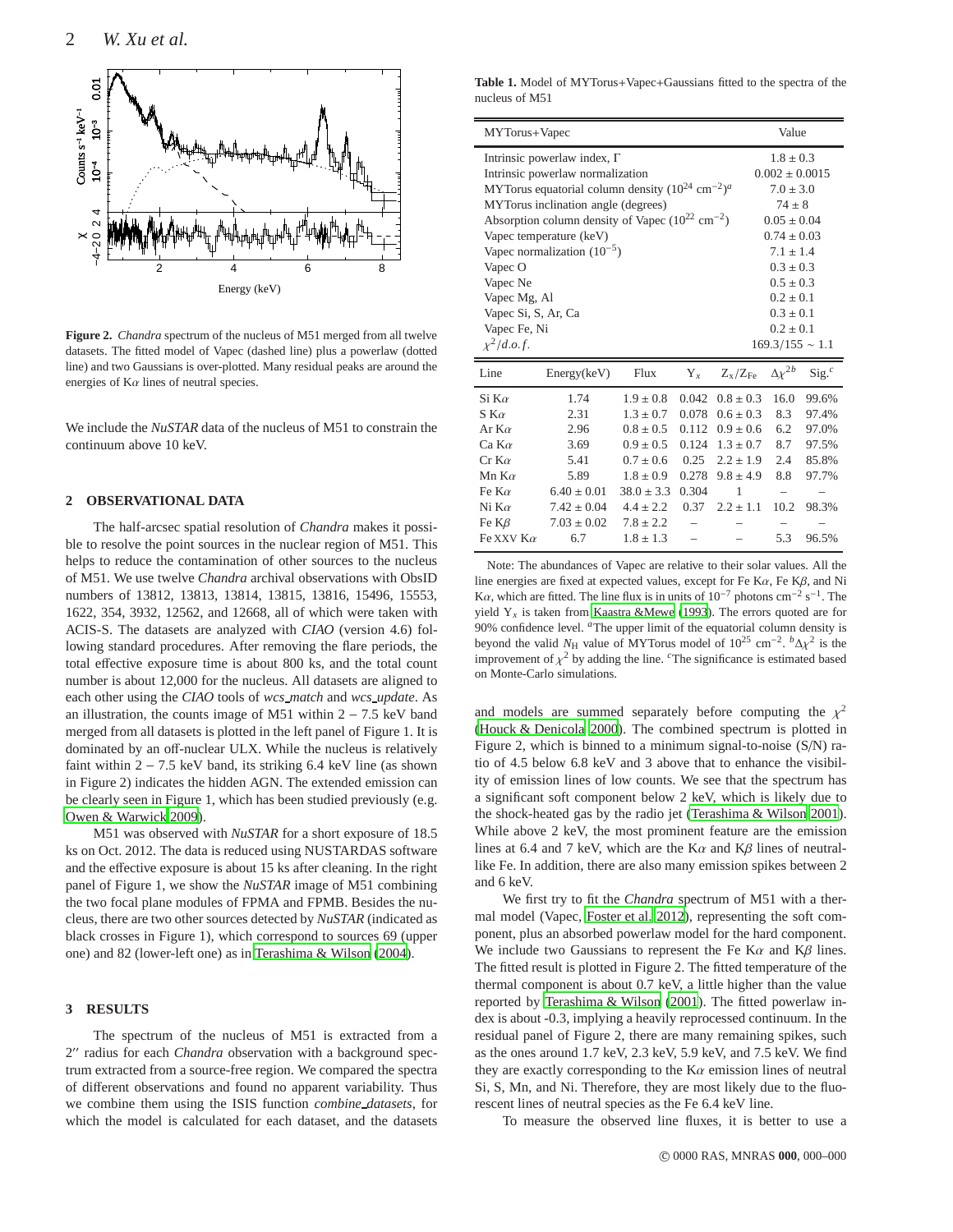

**Figure 1.** Left: *Chandra* image of M51 within 2 − 7.5 keV band merged from all twelve datasets. The nuclear emission is dominated by a ULX 25′′ away from the nucleus. Right: *NuSTAR* image of M51 combining both FPMA and FPMB data. The white plus sign marks the nucleus of M51, and the circle with a radius of 75′′ indicates the spectral extraction region. The two black crosses indicate the other two sources detected by *NuSTAR*. The *Chandra* and *NuSTAR* images are smoothed with a Gaussian of  $2(1'')$  and  $3(7.4'')$  pixels, respectively.



**Figure 3.** The model of Vapec+MYTorus+Gaussians fitted to the *Chandra* spectrum of the nucleus of M51. Each component is overlaid individually. The residuals around the added  $K\alpha$  lines are reduced significantly. The model line feature around 4.6 keV is the instrumental Si escape peak, which follows the Fe 6.4 keV line and is about 1% of the intensity of the Fe line [\(Grimm et al. 2009](#page-4-18)).

scattered continuum rather than a powerlaw. For this purpose, we adopt the MYTorus model [\(Murphy & Yaqoob 2009](#page-4-11); [Yaqoob](#page-4-19) [2012\)](#page-4-19), which is based on Monte-Carlo simulations of a toroidal geometry. The MYTorus model is specified by the incident powerlaw continuum, the equatorial column density, and the inclination angle. It provides separable components of transmitted continuum, scattered continuum, and the Fe K $\alpha$  and K $\beta$  fluorescent lines for a solar abundance [\(Anders & Grevesse 1989](#page-4-20)). Fluorescent lines from other elements are not included. Thus we replace the powerlaw model with the MYTorus continuum, which includes the transmitted and scattered components. We then add Gaussian lines centred at the energies of the  $K\alpha$  lines of neutral elements, including Si, S, Ar, Ca, Cr, Mn, and Ni. We also add a Gaussian line at 6.7 keV, where seems to be a faint Fe XXV  $K\alpha$  line.

To further constrain the continuum model of MYTorus, we include the *NuSTAR* spectrum of M51 into the fitting, which is ex-

tracted from a circle region of 75′′ radius as indicated in Figure 1. The background spectrum is extracted from a source-free region. The spectra of FPMA and FPMB are combined using ISIS function *combine datasets*. Because *NuSTAR* has a half-power diameter of 58′′, its spectrum of the nucleus of M51 is contaminated by neighbouring sources. The dominate one is the ULX as indicated in the left panel of Figure 1, the *Chandra* spectrum (2.3−7 keV) of which can be well fitted with an absorbed powerlaw with a photon index of 1.85 and a column density of  $6.5 \times 10^{22}$  cm<sup>-2</sup>. We also extract a spectrum from a circle region of 60" radius excluding the nucleus and the ULX, which can be fitted with a powerlaw with an index of 2.4 without absorption. The region of 60′′ radius includes most of the extended emission and point sources that contaminate the *NuSTAR* spectrum. Therefore, besides the model for the nucleus of *Chandra* data, we also assign these two powerlaw models with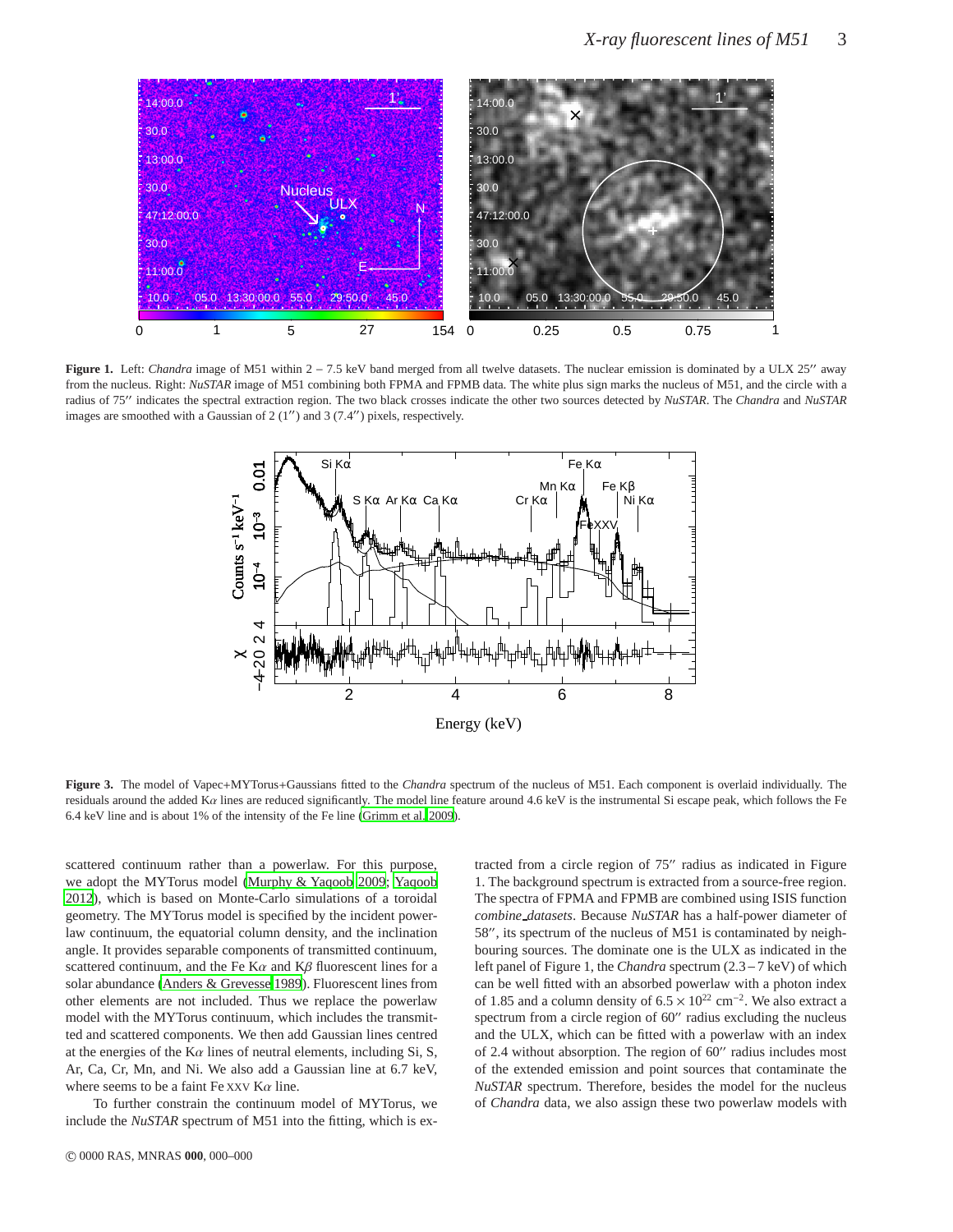

**Figure 4.** Distribution of the improvement of  $\chi^2$  for the addition of an emission line for simulated fake spectra of a null hypothesis model including Vapec, a continuum, and only Fe K $\alpha$  and K $\beta$  lines.

fixed parameters to the *NuSTAR* data. The instrument normalization between *Chandra* and *NuSTAR* is fixed.

The fitting results are listed in Table 1 and plotted in Figure 3 for the *Chandra* data. We see that the model provides a reasonable fit to the observed spectrum. The improvement of  $\chi^2$  with the addition of each line is also listed in Table 1. There is a residual spike around 4.02 keV, which could be due to the fluorescent lines of Ca K $\beta$  (4.01 keV), Sc K $\alpha$  (4.09 keV), and/or Ca XX Ly $\alpha$  line (4.11 keV). If it is the Ca Kβ line, the measured Ca *K*α/Ca Kβ ratio (∼ 1.5) would be too small compared with the expected value of 10 [\(Kaastra &Mewe 1993](#page-4-15)). Since it is relatively weak ( $\Delta \chi^2 \sim 4$  adding two parameters) and offset from the expected fluorescent energies, we neglected it here. The residuals below 2 keV are likely due to the simple model of one thermal component. The fitted equatorial column density of the MYTorus model is  $\sim 7 \times 10^{24}$  cm<sup>-2</sup>, close to the up-limit of the valid column density of MYTorus. It confirms the Compton-thick nature of the nucleus of M51. The fitted intrinsic powerlaw index is 1.8, typical of unobscured AGN. The model luminosity within 2 – 10 keV is  $6.7 \times 10^{38}$  erg s<sup>-1</sup>, while the intrinsic luminosity corrected for the absorption is  $4 \times 10^{40}$  erg s<sup>-1</sup>. The best fitted EW of the Fe K $\alpha$  and Fe K $\beta$  lines are 4.1 and 1.2 keV, respectively.

To estimate the significance of the detection of each line, we use the Monte-Carlo method following [Markowitz et al. \(2006](#page-4-21)). We generate 1000 fake spectra using the exposures and responses of the *Chandra* observations for a null hypothesis model including Vapec, a continuum, and only the Fe K $\alpha$  and K $\beta$  lines. For simplicity, we adopt the powerlaw continuum model in Figure 2, instead of the continuum model of MYTorus, both of which are similar in 2 – 8 keV band. We then calculate the improvement of  $\chi^2$  over the null hypothesis model by adding an emission line around the energy of each detected line (within a range of  $\pm 0.1$  keV). The cumulative distribution of the  $\Delta \chi^2$  is created for each line. We find the distributions are similar for different lines except the one of Ni line for  $\Delta \chi^2$  < 5. Therefore we adopt an  $\Delta \chi^2$  distribution averaged over all lines, which is plotted in Figure 4. The estimated significance of the detection of each line is is listed in the last column of Table 1. We see that the Si line is detected at  $\sim 3\sigma$ , and the other fluorescent lines have a significance between 2 and 2.5  $\sigma$ , while the Cr line has a significance of  $\sim 1.5\sigma$ .

The unfolded spectrum for *NuSTAR* data is plotted in Figure 5. There are totally about 1200 photons in the *NuSTAR* spectra and



**Figure 5.** The unfolded *NuSTAR* spectrum of M51 (cross points) along with the fitted results (thick histogram). The continuum model of MYTorus (solid line) is over-plotted, together with the contaminating powerlaw models of the ULX (dashed line) and the nuclear region excluding the nucleus and the ULX (dotted line). Below ∼ 10 keV, the *NuSTAR* spectrum is dominated by the ULX, while above that it is dominated by the nucleus. For comparison, the *Chandra* spectrum and its unfolded MYTorus model are also plotted.

only the 3 − 50 keV energy range is used due to the low S/N of the data above 50 keV. We see that below ∼ 10 keV the spectrum is dominated by the ULX indicated in Figure 1, while above that the nucleus dominates. Because the exposure of the *NuSTAR* observation is short, there are no many photons above 20 keV and the intrinsic spectrum is not well constrained. Further deep *NuSTAR* observations will help to determine the intrinsic spectrum.

To estimate the Fe abundance, we replace the two Gaussian lines of Fe K $\alpha$  and Fe K $\beta$  with the component of Fe fluorescent lines of MYTorus model and allow its normalization to vary. We find that the normalization of the line component of MYTorus is about 2 times that of the continuum component. Nevertheless, it does not necessarily mean Fe is overabundant. [Gohil & Ballantyne](#page-4-22) [\(2015](#page-4-22)) showed that the EW of the Fe K $\alpha$  line could be enhanced by dust due to the reduction of the reflected continuum intensity caused by the smaller backscattering opacity of dust. This dust effect needs to be investigated to obtain the Fe abundance.

## **4 DISCUSSION**

The Compton-thick nature of the nucleus of M51 is confirmed by the *NuSTAR* observation of hard X-ray emission above 10 keV. The fitted equatorial column density of MYTorus model is ~  $7 \times 10^{24}$  cm<sup>-2</sup>. This value is consistent with the detection of strong HCN emission at the nucleus of M51, which suggests the presence of compact dense molecular gas [\(Matsushita et al. 2015](#page-4-23)). A gas disk/torus with a density of  $\sim 10^6$  cm<sup>-3</sup> and a pc-scale size can provide the fitted column density.

We detected the faint fluorescent lines of neutral Si, S, Ar, Ca, Cr, and Mn, along with the prominent Fe K $\alpha$ , Fe K $\beta$ , and Ni Kα lines, from the deep *Chandra* observation of M51. These lines can be used to measure their abundances. As the reprocessing matter is Compton-thick, detailed radiative calculations, such as those by [Murphy & Yaqoob](#page-4-11) [\(2009](#page-4-11)), are needed to obtain accurate results. Nevertheless, the relative abundance can be roughly estimated as follows.